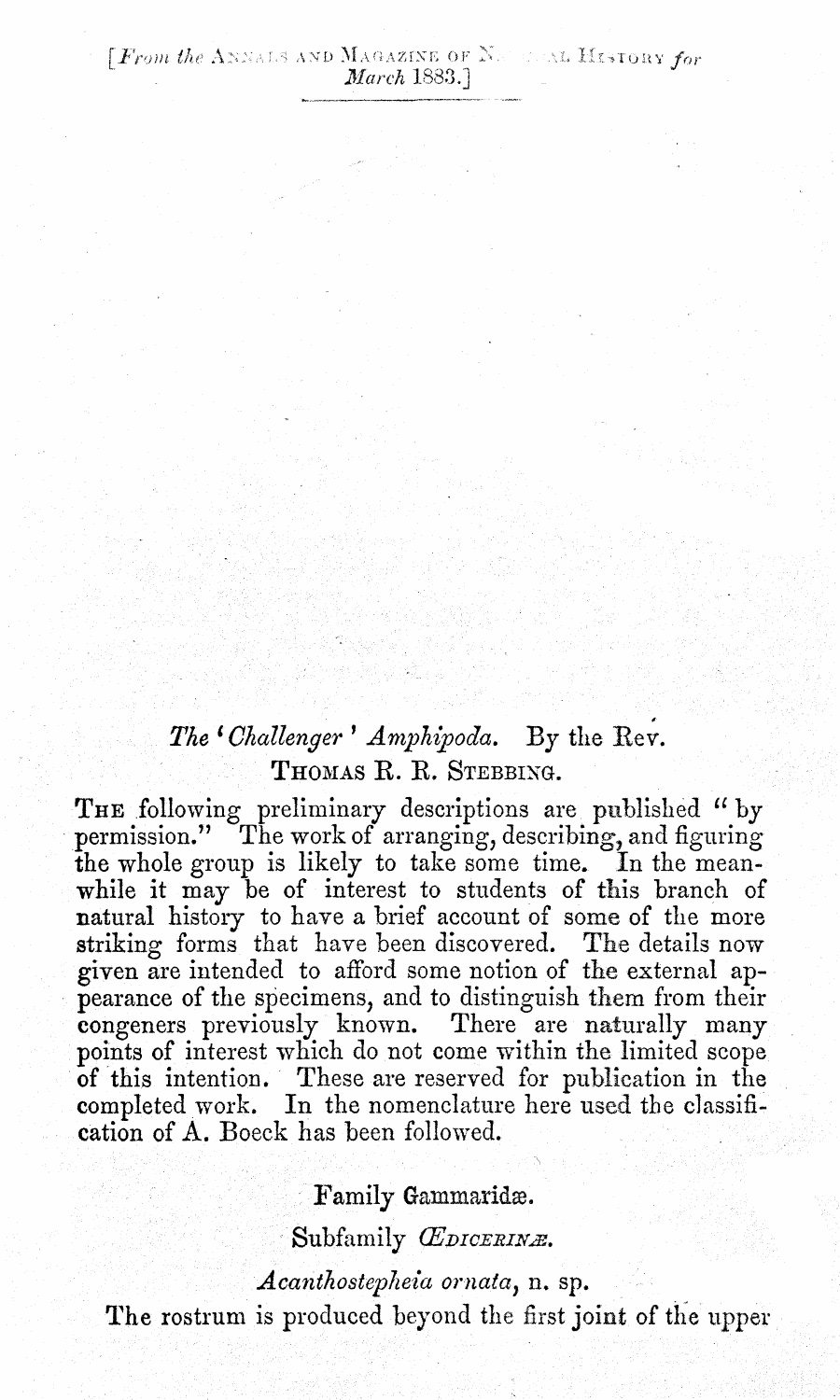antennæ, and is almost entirely occupied by the elongate  $e$ yes. which are only separated by a linear ridge. All the segments of the pereion and pleon are carinate. In the pereion the hinder margin- of each segment is adorned all round with teeth alternating in size, the central one of the carina being the largest. This fringe has an appearance like the projecting edges of the septa in many corals. The number of the teeth varies from nine to seventeen. The seventh segment has a second row in advance of the hinder margin; the other secments have also some lateral tubercles in this position. The first pleon-segment has the fringe of teeth on the hinder margin, but very small; in front of this row it has a large median tooth, flanked by two small teeth or tubercles on each side, set divergently. The next segment has a long central ridge, with the flanking tubercles, but no teeth on the hinder margin. The third segment, dorsally much longer, has the central ridge, but no other ornament; so also the fourth; the fifth and sixth are very small. The epimera and lower borders of the first three pleon-segments are fringed with hairs. In the upper antennæ the fourth joint of the peduncle is longer than the fifth. The last three epimera are not acuminate, in disagreement with the description of the genus given by A. Boeck.

#### *CEdiceropsis rostra ta,* n. sp.

This species agrees closely with *Œdiceropsis brevicornis*. Lilljeborg, in the antennæ, the epimera, shape of gnathopods, relative lengths of pereiopoda, general shape of telson, and to a large extent also in the mouth-organs. Contrary, however, to the generic character of *Œdiceropsis*, it has a large rostrum. apparently carrying the eyes. It would, notwithstanding this, in my opinion be better to re-unite  $\mathcal{C}$ diceropsis with *CEdiceros* on account of this connecting-link than to separate the present species generically from *CE diceropsis brevicornis*.

In the mandibles the second joint of the palpi is shorter than the third. In the maxille of the second pair the outer plate is very little narrower than the inner. .

The almost quadrangular telson has a very minute distal emargination.

## Subfamily *EPIMERINE*.

## *Epimeria consptcua,* n. sp.

 $\Lambda$  median carina runs along the back from the first pereionsegment to the fourth segment of the pleon. On the first two percion-segments it is obtuse and little pronounced, but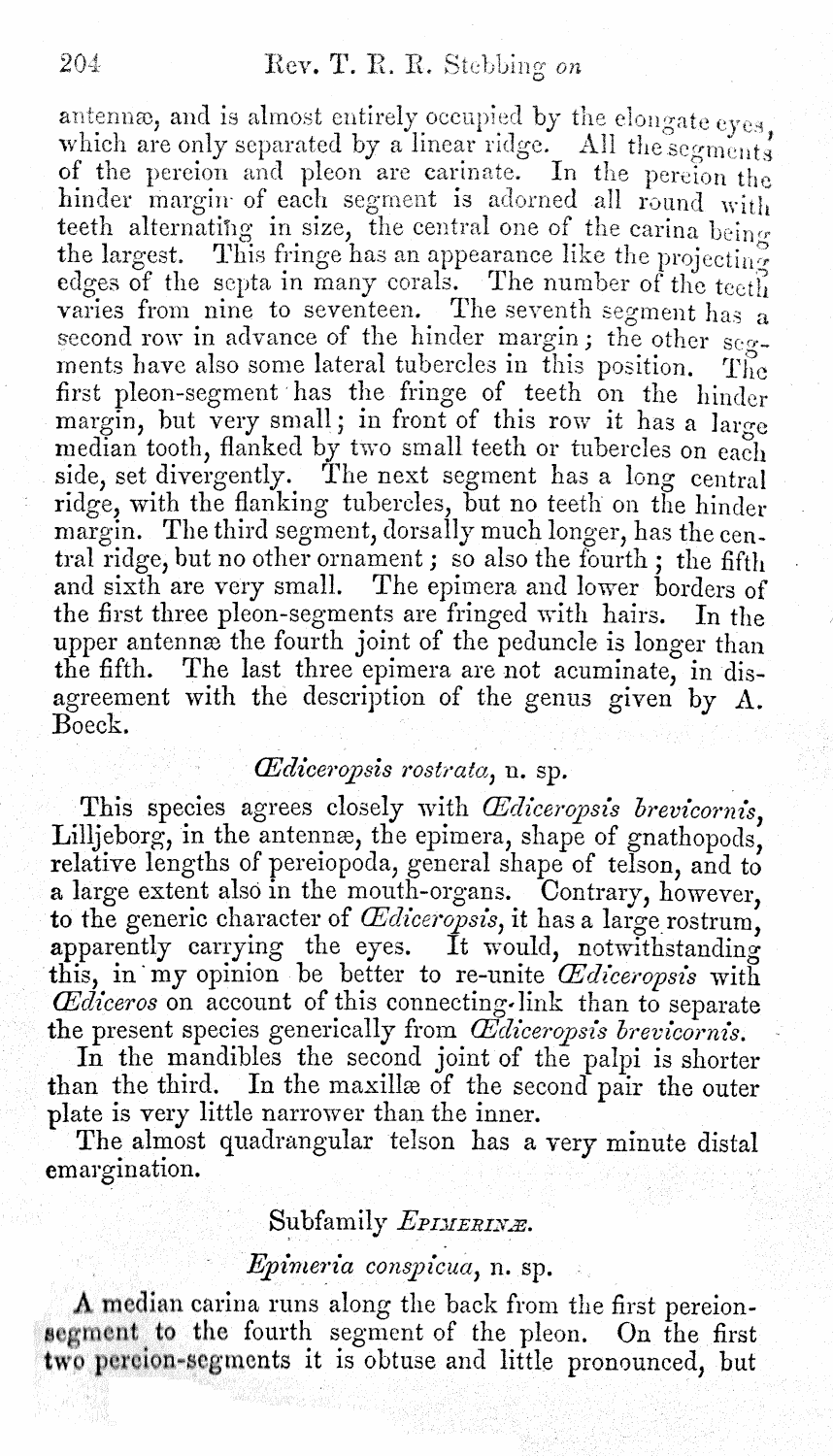gradually attains its grcatest developmcnt in thc great laminar backward-directed processes on the first three segments of the pleon. The subdorsal carina are formed by single tubercles on either side of the pereion-segments, while on the first three pleon-segments the main tubercle is attended by a group of smaller ones. The lower hinder angles of the percionsegments are rounded, produced backwards, and are a little prominent, thus forming a sort of lateral carinae, which are continued by pointed tubercles on the first three pleon-segments. These last-mentioned segments also have their lower hinder angles produced into sharp points. The second pleon-segment has also a produced point at the basal end of the lower margin. The last two joints of the peduncle of the lower antennæ are unequal in length. The pereiopoda have small spines. In other respects the creature resembles the larger and more northern species, *Epimeria loricata*, G. O. Sars, so far as that is described, and may possibly be only a variety of it.

# *Acantlwzone tricarinata,* n. sp.

Head almost concealed; antennæ with some of the peduncle-joints variously dentate. A large triple carina the whole length of the pereion, formed by long outstanding processes. On the first segment the ceptral process is double, one branch extending forwards. The segments have also the hinder margin transversely carinate. The first two epimera are simple, acuminate below; the five that follow have large processes above similar to those on the segments. The third and fourth epimera curve backwards below to a sharp point; the fifth and sixth are rounded at this part, but have an angle below on the front margin.

The central carina is continued with processes of various sizes along the pleon, the lateral carinae being also more or less represented.

The last three pereiopoda have the first joint with its hinder margin carinate, not produced into an angle above, as in *Acantlwzone cuspidata,* Lepechin, but produced downwards in a rounded lobe over the second joint; the third and fourth joints have the lower hinder angle much and sharply produced downwards.

### Subfamily *GAMMARINA*.

#### *Amathillopsis australis*, n. sp.

A median carina runs from the head to the telson. Only the last three segments of the pereion and the first three of the pleon have the carina produced into a spine. Of the epimeral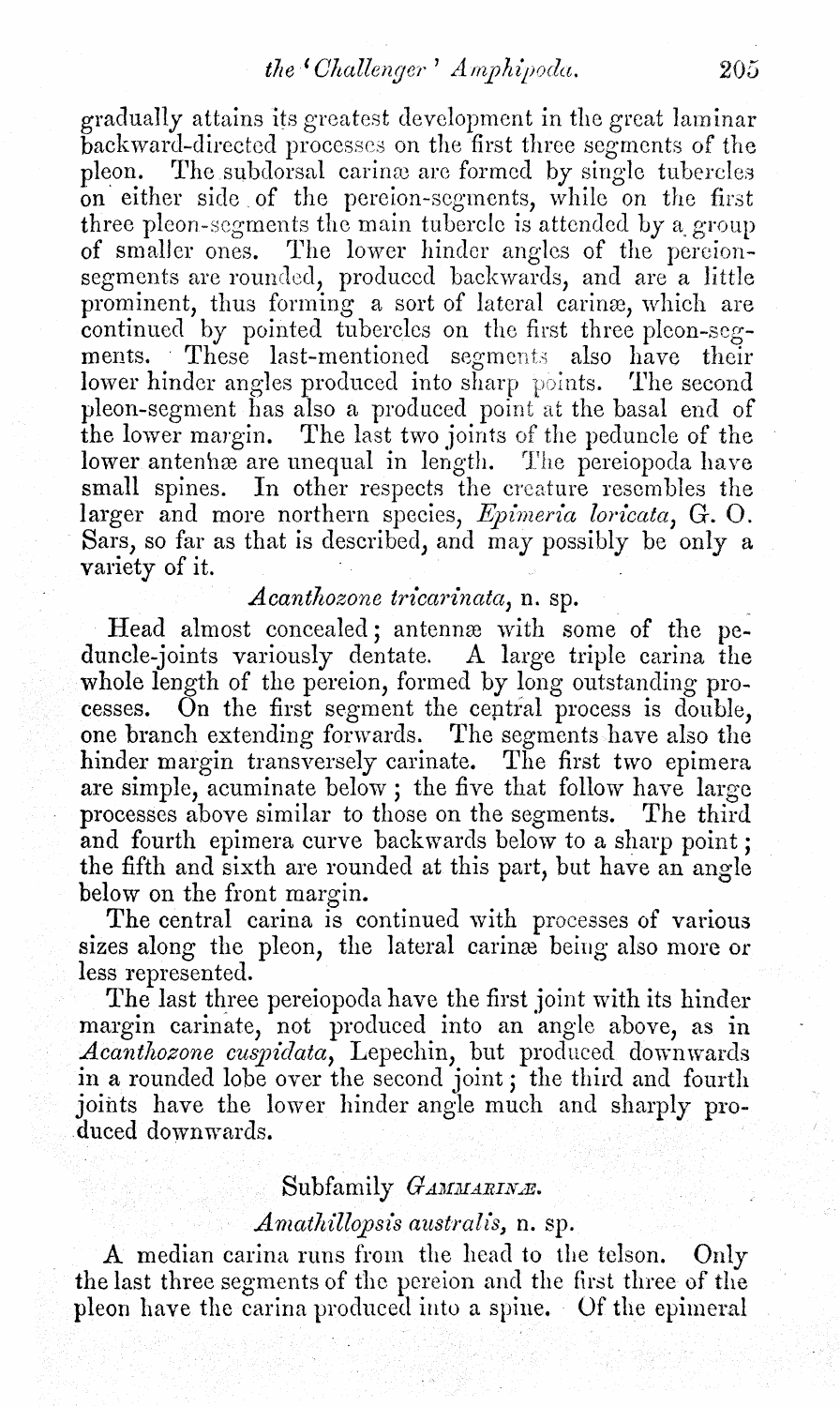plates the third and fourth are the longest; and these are both acute. The third articulus of the mandible-palp is considerably longer than the second. The telson is slightly emarginate, broader at base than distally, nearly equal in length to the peduncles of the last uropods. In many points it is nearly allied to Amathillopsis spinigera, Heller, and A. affinis. Miers.

#### Family Leucothoidæ.

## Subfamily STEGOCEPHALINE.

## Andania gigantea, n. sp.

Two specimens of this creature have been examined. One is  $1\frac{1}{20}$  inch in length by  $\frac{1}{20}$  in depth, the other  $2\frac{1}{2}$  inches in length by  $1\frac{1}{2}$  in depth. These dimensions contrast strangely with the small forms of the other species of this genus.

The first segment of the pereion is as long as the next two united. The fourth epimerum is a little broader than deep. of much less size relatively to its segment than the same part in Andania abyssi. The first joint of the flagellum in the upper antennæ is much longer than the peduncle, a little longer than the remaining articuli of the flagellum, and likewise a little longer than the secondary flagellum.

The third pleon-segment has a dorsal lobe projecting backwards; the fifth pleon-segment, on the contrary, has the corresponding portion of its margin much excavated. The sixth segment is slightly emarginate to receive the minute The telson has, contrary to the generic character, a telson. small distal slit.

The gnathopods and pereiopods are very small compared with the size of the animal.

#### Subfamily IPHIMEDINE.

#### Iphimedia pulchridentata, n. sp.

Head with depressed rostrum and bidentate sides; eyes round, a little prominent. In the upper antennæ the first articulus has a tooth near the base, and three distally; the second articulus has a long distal tooth projecting beyond the simple third articulus. In the upper antennæ the last four joints of the peduncle are distally toothed. Of the pereionsegments the first five have the hinder angle sharply toothed, the sixth and seventh have the posterior margin divided into six large processes, the seventh has a marked transverse dorsal depression. In the pleon the first two segments have eight marginal processes, four on either side of the central dorsal